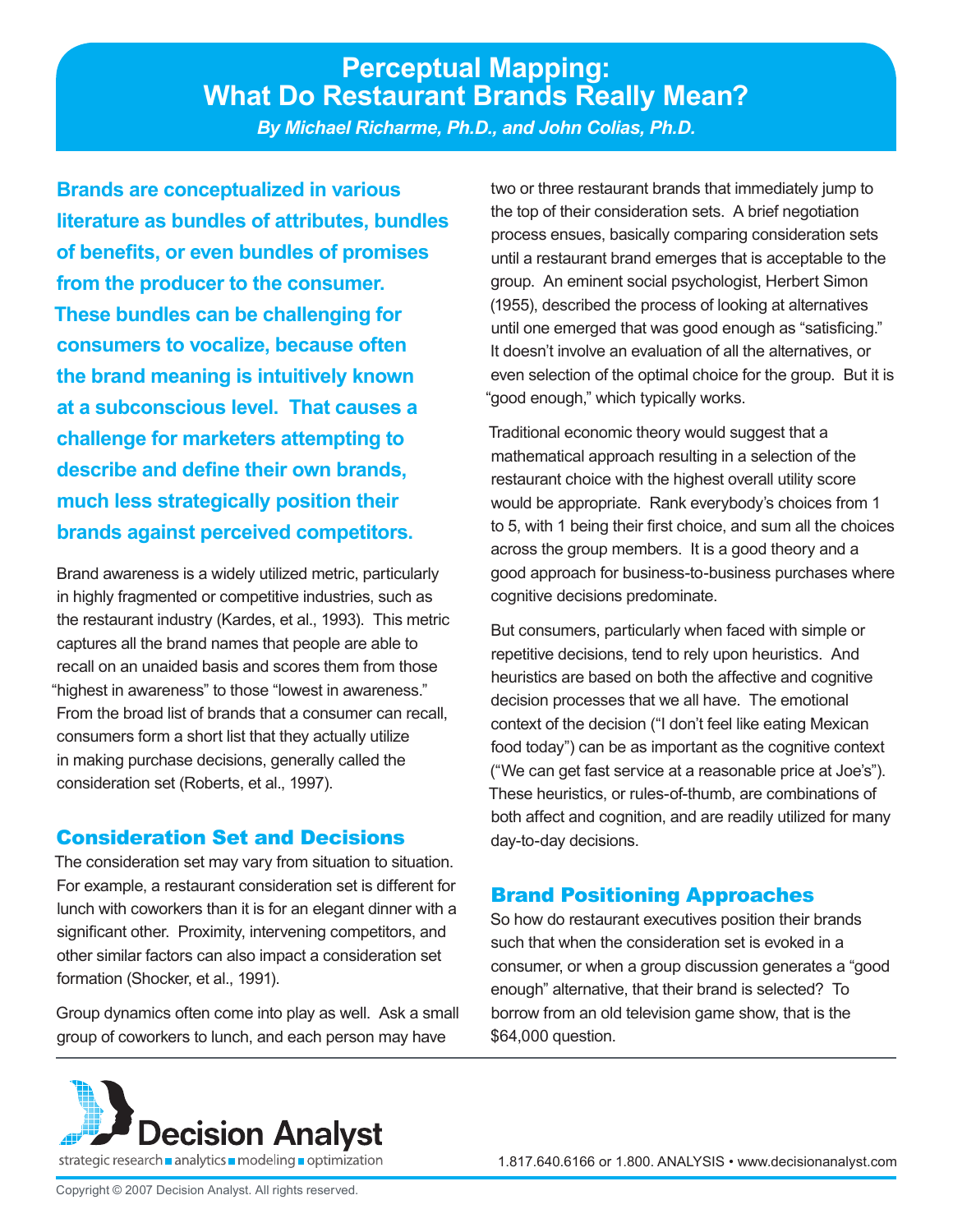Some people use satisfaction and loyalty measures to give them an indication of how they are doing. Others use brand awareness scores for the same purpose. Both approaches give some glimpses into the minds of consumers, but often aren't very satisfying or insightful (Lehmann and Pan, 1994).

Another approach is to create a perceptual map of consumer choices for a particular vertical market. For restaurants, it might make sense to have consumers generate an awareness map of restaurants, regardless of the industry categorizations, such as quick-serve restaurant (QSR), fullserve restaurant (FSR), fast casual, steakhouse, etc. It might also make sense to ask consumers to describe their restaurant usage habits, such as frequency, occasion, and brand selection. And then it might make sense to ask the consumers about their evaluation of the importance of both physical characteristics and attitudinal characteristics of different attributes (lighting, meal quality, price point, length of wait, etc.). This may be a good place to start thinking about (and asking consumers about) different occasion scenarios, because an attribute (lighting) may be very important for some occasions and not important at all for other occasions. It is also important to gather a lot of different types of attributes, because focusing on just a few visible ones will result in everything being evaluated as important.

The next step in the process is to have the consumers evaluate specific restaurant brands across a set of attributes. Not every consumer has recent experience with every restaurant brand, so an agile and flexible computer program that only presents those brands identified in the prior usage questions is important. It is also possible to have consumers make a choice between two restaurants; this task is often a good one when attributes don't adequately capture everything going on with a selection process or when a crosscheck of the attribute evaluation process is desired. With sophisticated methodologies for setting up these programs, not every consumer needs to evaluate every possible combination, so the evaluation task can be constructed as less onerous than it otherwise might be.

Another consideration, alluded to in the opening of this paper, is that consumers may not always be able to clearly

identify different attributes and the relative importance levels of those attributes. Sometimes it is as simple as a halo effect lending a certain level of importance to all attributes of a specific brand, and sometimes it is as complex as combinations of affective and cognitive factors operating below the threshold where consumers can readily or correctly identify the factors.

To help consumers with the latter situation, latent class analysis can be utilized. In this technique, the latent factors (dimensions) are identified, and brands are positioned along the different axes in relationship to each other. This technique has emerged in the past dozen years as a strong candidate to replace weaker techniques for segmentation such as cluster, factor, and regression analysis. By the inclusion of discrete unobserved variables, the analysis is able to identify perceptual distances between brands by clustering respondents along the different dimensions uncovered.

This relates closely to the concept of brand personality. Per Aaker (1997), brand personality can be defined as "the set of human characteristics associated with a brand." Consumers personify different brands, so that one brand of restaurant might be viewed as "cool and sophisticated," while another brand of restaurant might be viewed as "sedate and boring."

#### Perceptual Maps

With this data, different perceptual maps can be constructed. As mentioned previously, the type of restaurant and the type of occasion are important means by which consumers form specific consideration sets. Therefore, a perceptual map for QSR and lunch might be an appropriate combination, as it would capture the occasion of coworkers on their lunch breaks.

For this paper, a perceptual map of Quick Service Restaurant (QSR) brands has been constructed, as shown in Figure 1. The data were extracted from the Decision Analyst Health and Nutrition Strategist™, a tracker of attitudes and behaviors about food, wellness, and restaurants. This database consists of 4,000 nationally representative adult U.S. respondents per year, with data collected each quarter.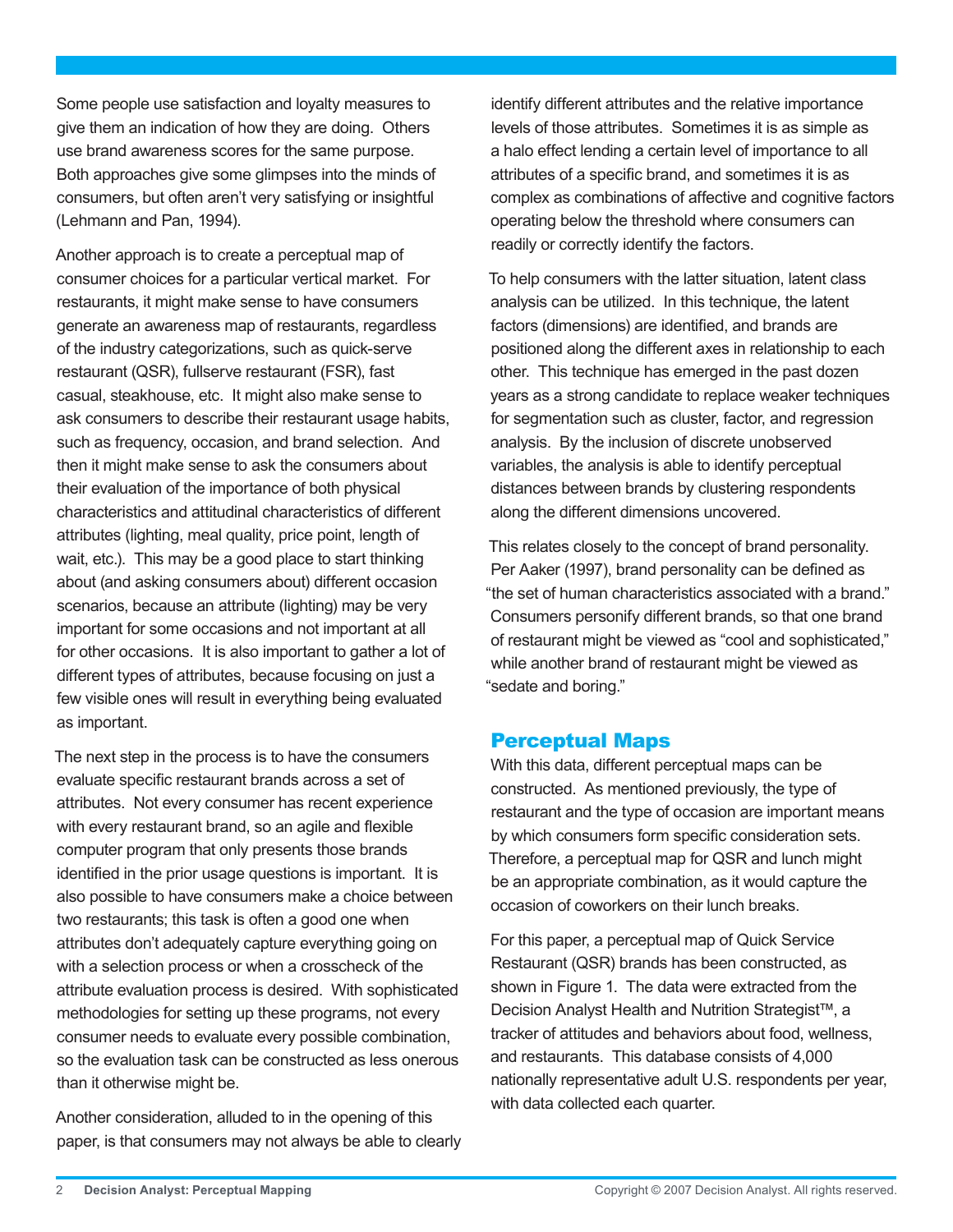